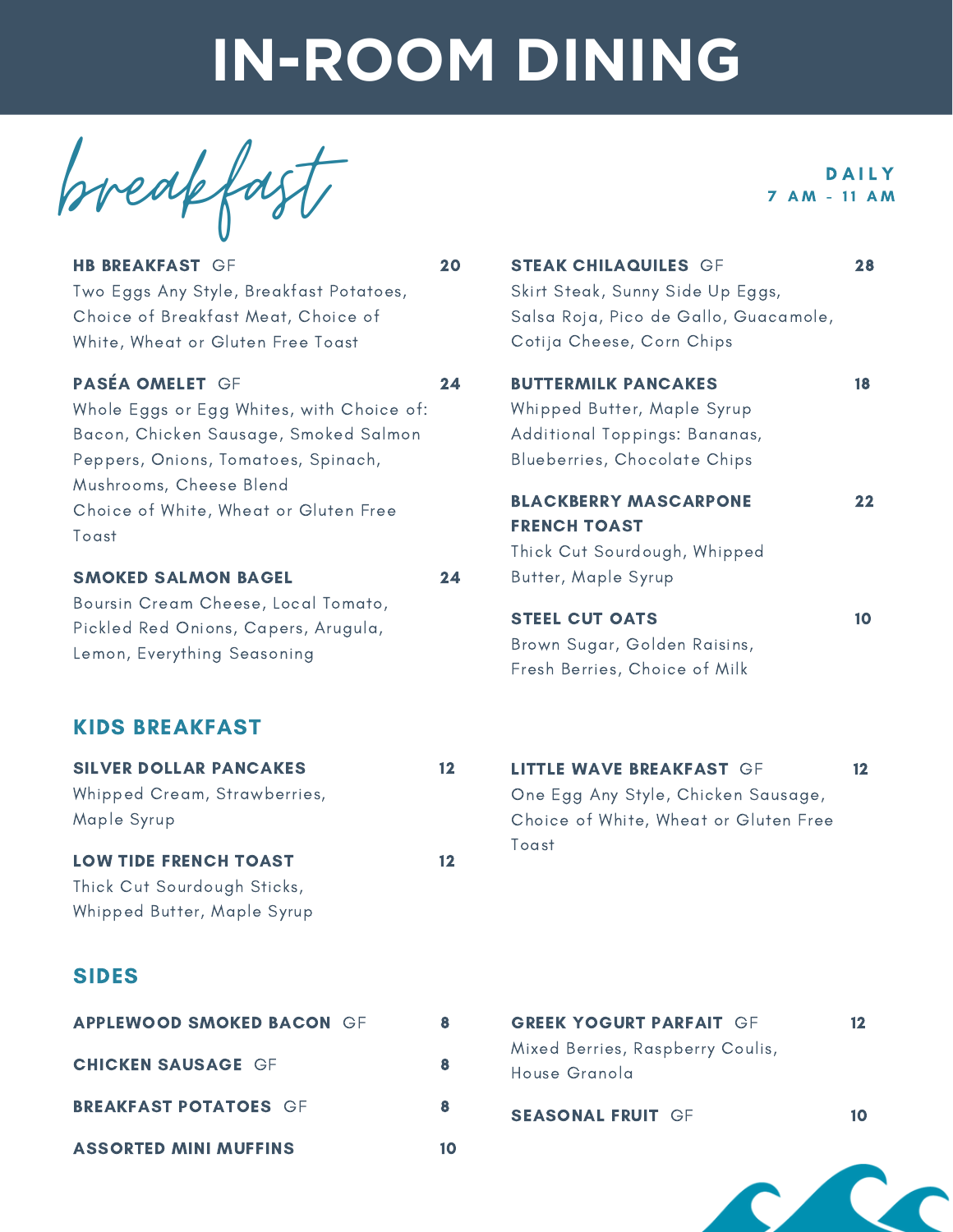all day pails

APPETIZERS

| <b>SEASONAL SOUP</b><br>Ask your server about our soup of<br>the day                                                   | 12 | <b>HUMMUS PLATTER</b><br>Cucumbers, Carrots, Celery,<br>Feta Cheese, Toasted Pita                                                  | 16 |
|------------------------------------------------------------------------------------------------------------------------|----|------------------------------------------------------------------------------------------------------------------------------------|----|
| <b>PASÉA WINGS GF</b><br>Choice of: Buffalo, BBQ, Spicy Asian<br>Celery Sticks, Carrot Sticks,<br>House Ranch Dressing | 18 | <b>PCH QUESADILLA</b><br>Marinated Chicken, Pepper Jack<br>Cheese, Pico de Gallo, Sour Cream,<br>Salsa, Served with Tortilla Chips | 18 |
| <b>GREENS</b>                                                                                                          |    | Substitute Skirt Steak 22                                                                                                          |    |

Add: Chicken +10, Salmon +12, Shrimp +12, Skirt Steak +14

| <b>CAESAR SALAD</b>               | 16 | <b>CAPRESE SALAD GF</b>         |  |
|-----------------------------------|----|---------------------------------|--|
| Artisan Romaine Hearts, Sundried  |    | Local Tomatoes, Burrata Cheese, |  |
| Tomato Tapenade, Shaved Parmesan, |    | Wild Arugula, Frisée, Pesto,    |  |
| Croutons, Caesar Dressing         |    | <b>Balsamic Reduction</b>       |  |
| <b>BABY SPINACH SALAD GF</b>      | 16 |                                 |  |
| $\blacksquare$                    |    |                                 |  |

Hard Boiled Egg, Bacon, Red Onion, Roasted Mushrooms, Gorgonzola, Bacon Mustard Dressing

## MAIN

| <b>VEGAN WRAP</b>                   | 16 | <b>TURKEY CLUB</b>              | 20 |
|-------------------------------------|----|---------------------------------|----|
| Spinach Tortilla, Hummus, Sprouts,  |    | Roasted Turkey, Bacon, Lettuce, |    |
| Arugula, Avocado, Tomato, Cucumber, |    | Tomato, Mayonnaise, Sourdough,  |    |
| Served with Veggie Chips            |    | Served with French Fries        |    |
| <b>PASÉA BURGER</b>                 | 23 | <b>50/50 BURGER</b>             | 28 |
| Grassfed Burger, Aged Cheddar,      |    | Beef and Bacon Patty, White     |    |
| Lettuce, Tomato, Onion, Pickles,    |    | Cheddar, Red Onion Jam,         |    |
| House Secret Sauce, Sesame Seed     |    | Horseradish Cream, Arugula,     |    |
| Bun, Served with French Fries       |    | Sesame Seed Bun, Served with    |    |

Substitute: Impossible Burger 25, Chicken French Fries Breast 21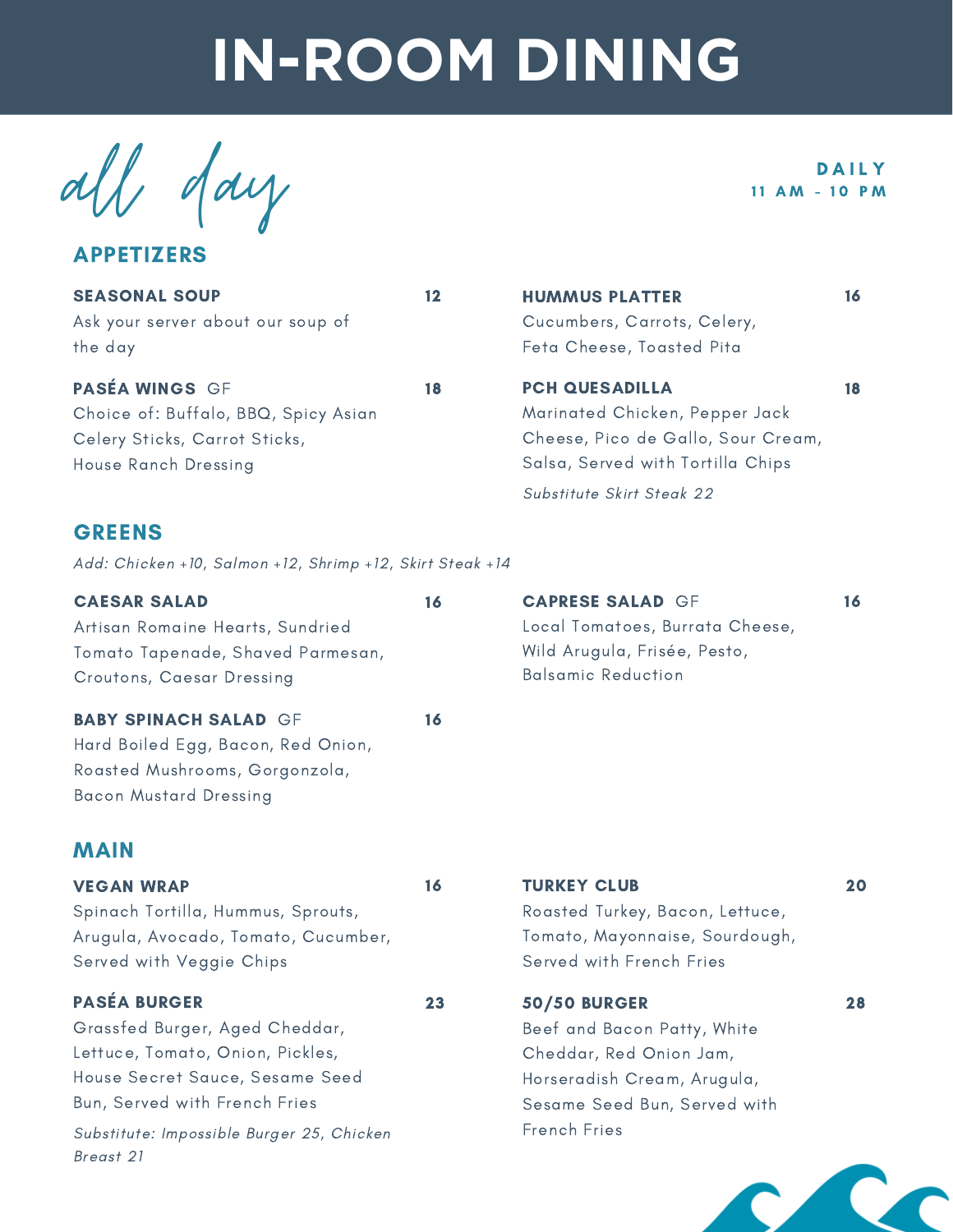all day (Continued) 11 AM - 10 PM

DINNER ENTRÉES Available from 5 PM to 10 PM only

| <b>MAC 'N' CHEESE</b>                     | 22      | <b>PAN-SEARED ATLANTIC SALMON</b> | 36              |
|-------------------------------------------|---------|-----------------------------------|-----------------|
| Cavatappi Pasta, Parmesan Cheese,         |         | Garlic Wilted Spinach, Whipped    |                 |
| Jack Cheese, Cheddar Cheese,              |         | Mashed Potatoes, Asparagus,       |                 |
| Gruyere Cheese, Fresh Herbs               |         | Lemon Caper Sauce                 |                 |
| Add: Chicken +10, Shrimp +12              |         | <b>12 OZ NEW YORK STRIP GF</b>    | 52 <sub>2</sub> |
| <b>VEGAN STIR FRY GF</b>                  | $22 \,$ | Roasted Mushroom and Onions,      |                 |
| Jasmine Rice, Bok Choy, Carrots,          |         | Asparagus, Whipped Potatoes,      |                 |
| Peas, Broccoli                            |         | <b>Black Garlic Demi-Glace</b>    |                 |
| <b>MARY'S HALF CHICKEN GF</b>             | 30      |                                   |                 |
| Creamed Spinach, Roasted Artichoke        |         |                                   |                 |
| Hearts, Yukon Gold Potatoes, Rosemary Jus |         |                                   |                 |

### KIDS MENU Includes Choice of Fries, Fruit or Green Salad

| <b>CHICKEN TENDERS</b> | 12 | <b>MINI QUESADILLAS</b>         |  |
|------------------------|----|---------------------------------|--|
| <b>CHEESEBURGER</b>    | 12 | <b>KIDS CHICKEN STIR FRY GF</b> |  |

### SIDES

| <b>MASHED POTATOES GF</b>                | 10. | <b>SEASONAL FRUIT GF</b>  |                  |
|------------------------------------------|-----|---------------------------|------------------|
| <b>FRENCH FRIES GF</b>                   | 10. | <b>GARDEN SALAD GF</b>    | 10.              |
| <b>TRUFFLE FRIES GF</b>                  | 12. | <b>CREAMED SPINACH GF</b> | 12 <sup>12</sup> |
| <b>ROASTED SEASONAL VEGETABLES GF 12</b> |     |                           |                  |

| <b>SEASONAL FRUIT GF</b>  | 10 |
|---------------------------|----|
| <b>GARDEN SALAD GF</b>    | 10 |
| <b>CREAMED SPINACH GF</b> | 12 |

DECADENT CHOCOLATE CAKE 12

Dark Chocolate Cake, Milk Chocolate Mousse, Milk Chocolate Buttercream

## DESSERTS

| <b>FILO'S GELATO &amp; SORBET GF</b> | 10 |
|--------------------------------------|----|
| Ask about our seasonal selection     |    |
| <b>TRIPLE BRIE CHEESECAKE</b>        | 12 |
| Blackberry Sauce, Pistachio Crumble  |    |